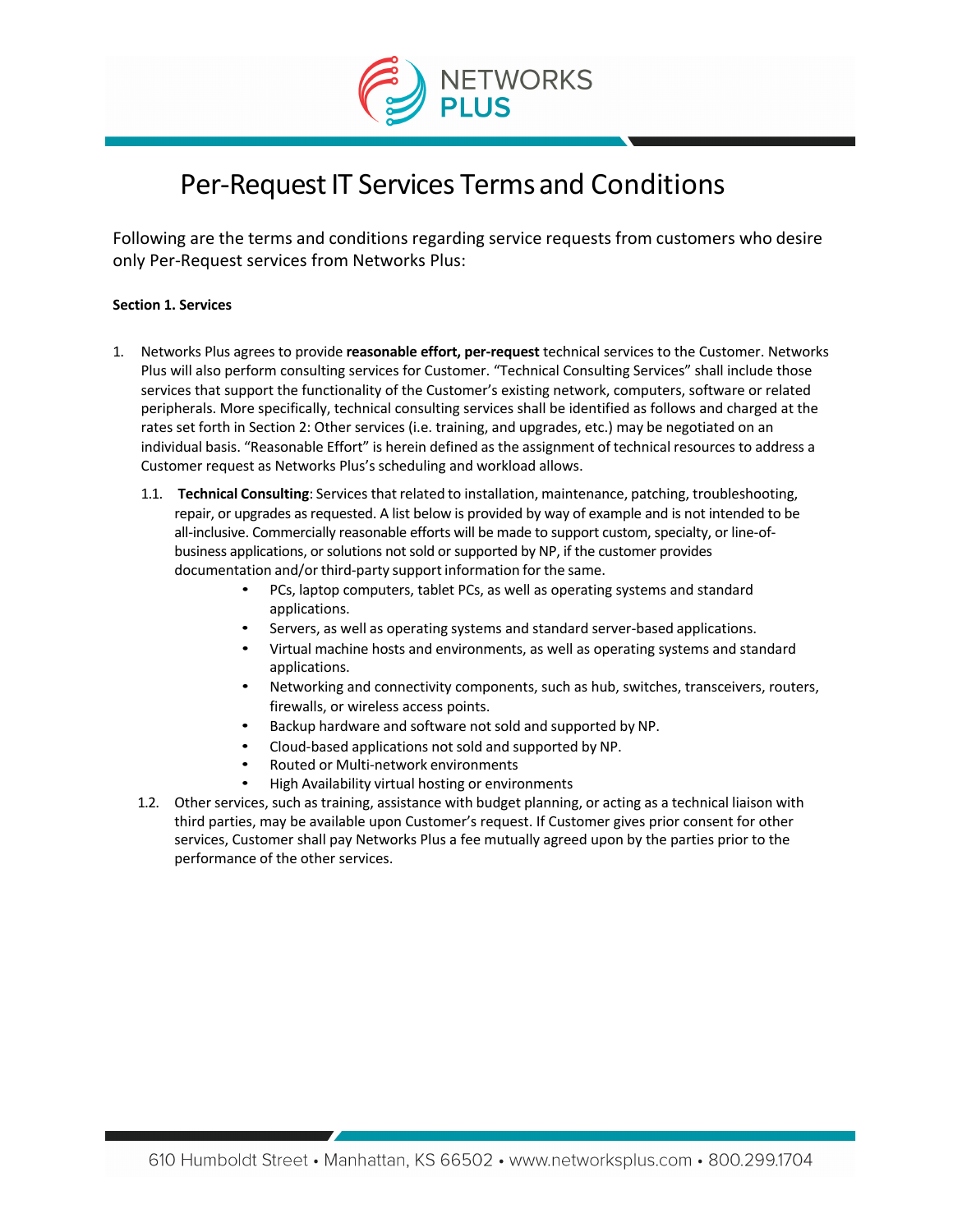

## **Section 2. Payment**

- 1. The parties agree that the following hourly rates apply to the technical services provided by Networks Plus:
	- Technical Consulting Services: \$230/hour, plus travel time, if applicable
	- Travel Time: \$230/hour
	- Emergency Services rendered after Networks Plus's business hours (8 a.m. to 5 p.m. Monday through Friday, excluding holidays): double the hourly service rate with a one-hour minimum charge.
	- Scheduled Services after NP business hours: 1.5 times the hourly service rate with a one-hour minimum charge.
- 2. Topeka, Manhattan, Salina and Home, KS are recognized as the home base towns for Networks Plus technicians. Travel time will be recorded upon departure from the closest Networks Plus home base and assessed one-way from home base location to Customer location. If the Customer requests a specific technician, full travel time from the technician's location will be assessed. Customer will reimburse Networks Plus for any reasonable expenses related to overnight travel, including but not limited to lodging, meals, etc.
- 3. Service time shall be invoiced in fifteen-minute increments, rounded to the next quarter hour. Service time will begin when a technician departs from nearest home base.
	- 3.1. Should Technical Consulting Services be performed using remote connectivity, Service time will begin when the technician is connected to the machine on which service is being requested.
- 4. Customer will be invoiced by Networks Plus for allservices rendered, and all such invoices shall be paid by Customer on a Net-30 basis. Invoices not paid within 30 days will incur a 3% finance charge.

#### **Section 3. Standard of Care and Compliance with Laws**

- 1. Networks Plus shall exercise the same degree of care, skill, and diligence in the performance of all services to Customer that is ordinarily possessed and exercised by reasonable, prudent, and experienced professionals in similar circumstances.
- 2. Networks Plus shall comply with, and cause any of its subcontractors to comply with all applicable federal, state and local laws, orders, rules and regulations relating to the performance of all services.
- 3. Networks Plus is an equal opportunity employer and does not discriminate against any person on the grounds of race, religion, disability, ancestry, age, color, national origin, or sex. Networks Plus requires the same assurances from its vendors and subcontractors.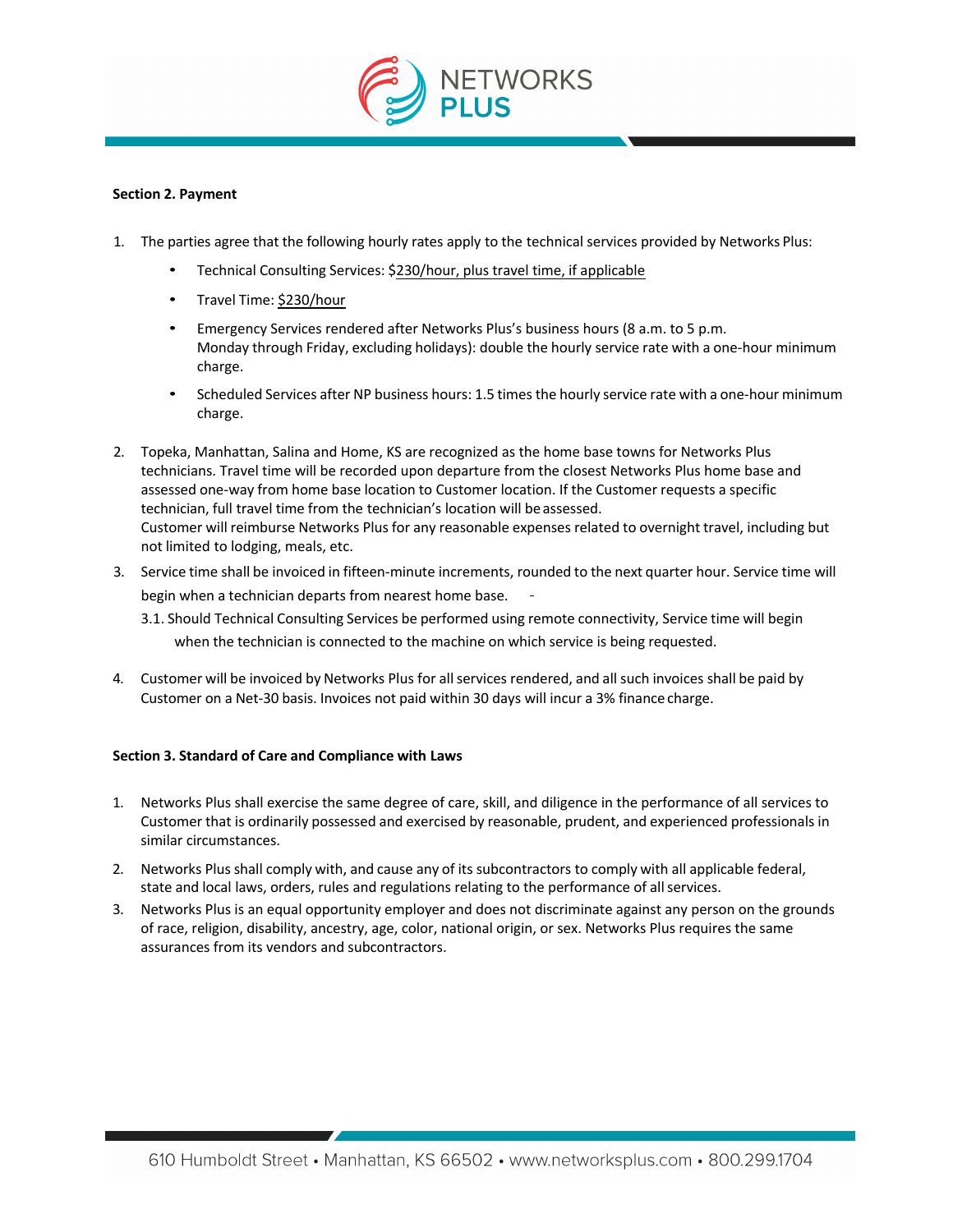

#### **Section 4. Liability**

Each party shall hold harmless and shall indemnify the other for any liability, loss, cost, expense or damages sustained by the party by reason of any act, neglect default or omission of it or its agents or employees. Nothing herein is intended to nor shall relieve either party from liability of its own act, omission or negligence. Networks Plus shall assume responsibility for damages that Customer incurs, which result from the gross negligence, recklessness and/or willful misconduct of Networks Plus, including its employees, agents, and subcontractors, related to the performance of the Services for Customer. Said responsibility shall be limited to actual and direct monetary damages only, and shall not include indirect, consequential, incidental, special, punitive, or exemplary damages, or for any loss of profits or revenue. Networks Plus's liability shall not exceed the amount of monies paid or due by Customer to Networks Plus for services provided during the occurrence giving rise to such liability.

## **Section 5. Miscellaneous Provisions**

- 1.1. **Non-solicitation of employees**. The Customer will notsolicit or hire any Networks Plus employee within 12 months of the employee's separation from Networks Plus unless the Customer obtains prior written authorization from Networks Plus.
- 1.2. **Independent Contractor status**. Networks Plus and its employees are independent contractors. Neither Networks Plus nor its employees are employees of the Customer.
- 1.3. **Confidentiality**. The parties hereby consent to the disclosure of its Confidential Information to the employees, contractors or consultants of the other party as is reasonably necessary in order to allow the other party to perform its obligations. Networks Plus agrees that, in addition to any other limitation, Networks Plus will require all of its technicians and engineers, and any other person who is exposed to confidential information of Customer, to sign a non-disclosure or business associate agreement, if applicable, prohibiting such employee from disclosing or communicating such confidential information to any other person, except as required to perform services for Customer, and then only to the limited extent necessary to perform such services. Networks Plus shall maintain the confidentiality of all data owned, created or possessed by the Customer (hereinafter referred to as "Customer Content") in accordance with all applicable federal and state laws and regulations. Unless and until directed to do so by the Customer or court order, Networks Plus shall not disclose any Customer Content to any person or entity who is not legally entitled to the same.
- 1.4. **Networks Plus Indemnification**. Networks Plus shall defend, indemnify and hold Customer harmless against any and all damages, costs, liabilities, expenses (including reasonable attorneys' fees) and settlement amounts incurred in connection with any suit, claim, or action by any third party alleging that the Products furnished by Networks Plus (except for any Third-Party Software or Open Source Software) infringe any U.S. patent issued as of the Effective Date, U.S. copyright or trade secret right enforceable in the U.S. The foregoing indemnity obligation shall not extend to any claims of infringement arising out of: (a) a modification of the Products by anyone other than Networks Plus; (b) a combination of the Products with any third-party software or hardware where such combination is the cause of such infringement; or (c) the use of a version of Products other than the then-current version if infringement would have been avoided by the use of the then-current version made available to Customer. Networks